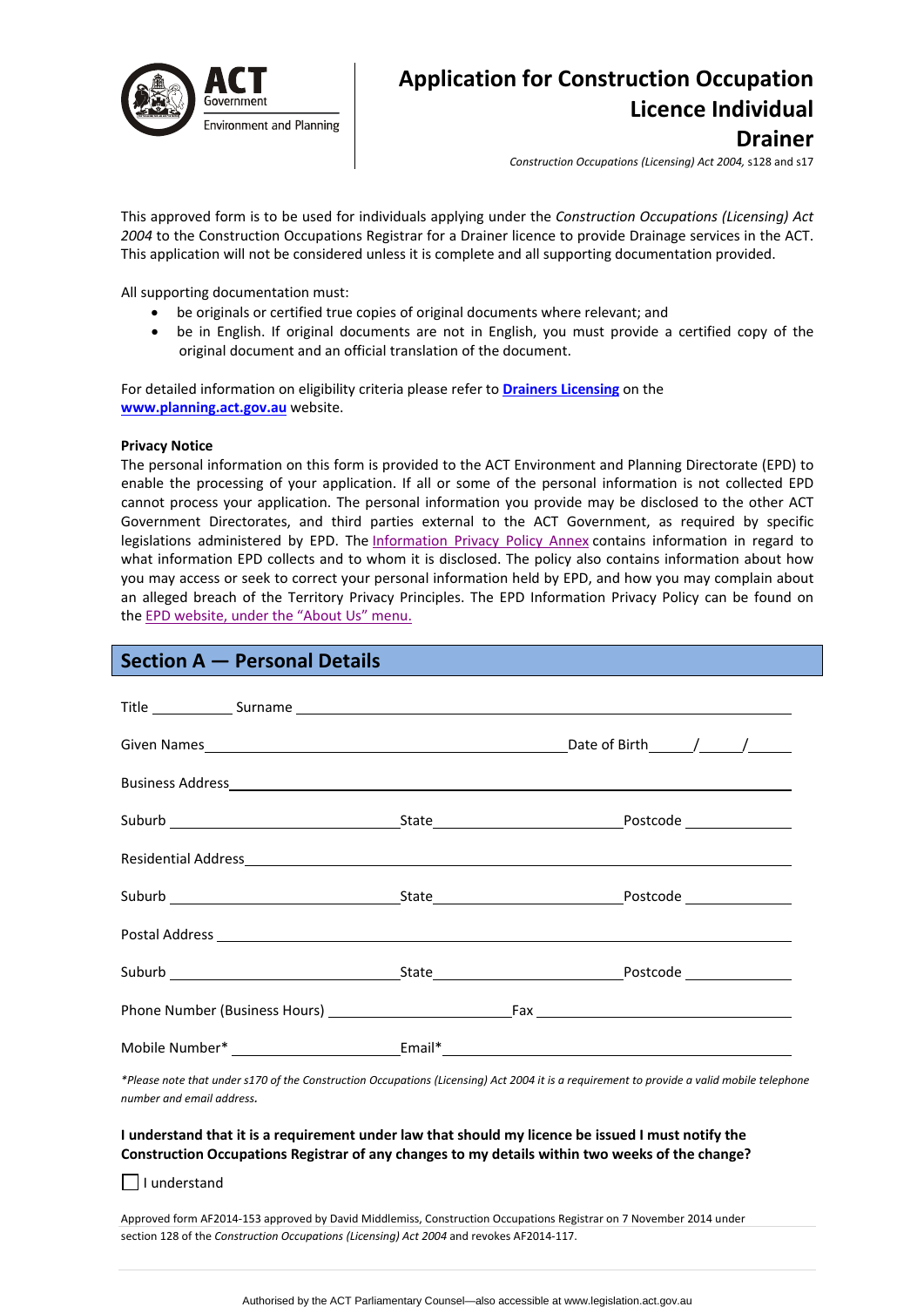# **Section B — Existing licence**

**Have you previously or do you currently hold an ACT construction occupation licence?**

□ Yes – licence Number **a** expiry date

**No —** proceed to Section C – Occupation class and functions.

## **Section C — Occupation class and functions**

A drainer is an entity that provides, has provided or proposes to provide a drainage service. A sanitary drainage service is the doing or supervision of sanitary drainage work. For the definition of sanitary drainage work see the *Water and Sewerage Act 2000*.

#### **What class of licence are you applying for?**

| $\Box$ Sanitary Drainer $-$         | licence authorises sanitary drainage work without supervision                                                         |
|-------------------------------------|-----------------------------------------------------------------------------------------------------------------------|
| $\Box$ Journeyperson Drainer $\Box$ | licence authorises sanitary drainage work under supervision of<br>licensee with an advanced sanitary drainers licence |
| $\vert$   Operative Drainer $-$     | licence authorises sanitary drainage work under supervision of<br>licensee with an advanced sanitary drainers licence |

# **Section D —Evidence of qualifications/eligibility — Advanced Sanitary Drainer**

Complete this section only if you are applying for an advanced sanitary drainer licence.

**Qualification:** provide evidence of completion, or partial completion, of one of the following Certificate IV qualifications in Plumbing and Services issued within five (5) years prior to making the application from a Registered Training Organisation:

- CPC40912
- CPC40911
- CPC40909
- CPC40908

The Certificate IV, or partial Certificate IV, must include all the following units of competency, or their superseded equivalent:

- BSBSMB401A ‐ Establish legal and risk management requirements of small business
- CPCCBC4012B ‐ Read and interpret plans and specifications
- CPCPCM4011A ‐ Carry out work‐based risk control processes
- CPCPCM4012A ‐ Estimate and cost work
- CPCPDR4011B Design and size sanitary drainage systems
- CPCPDR4012B Design and size stormwater drainage systems
- CPCPDR4013B Design and size domestic treatment plant disposal systems

 $\Box$  Yes  $-$  please attach a certified copy of the qualification or units of competency.

 $\Box$  No  $-$  please note that you may not be eligible for a licence.

**Requirement:** currently holds, or has held within 12 months prior to application, a journeyperson drainer licence for over 12 months.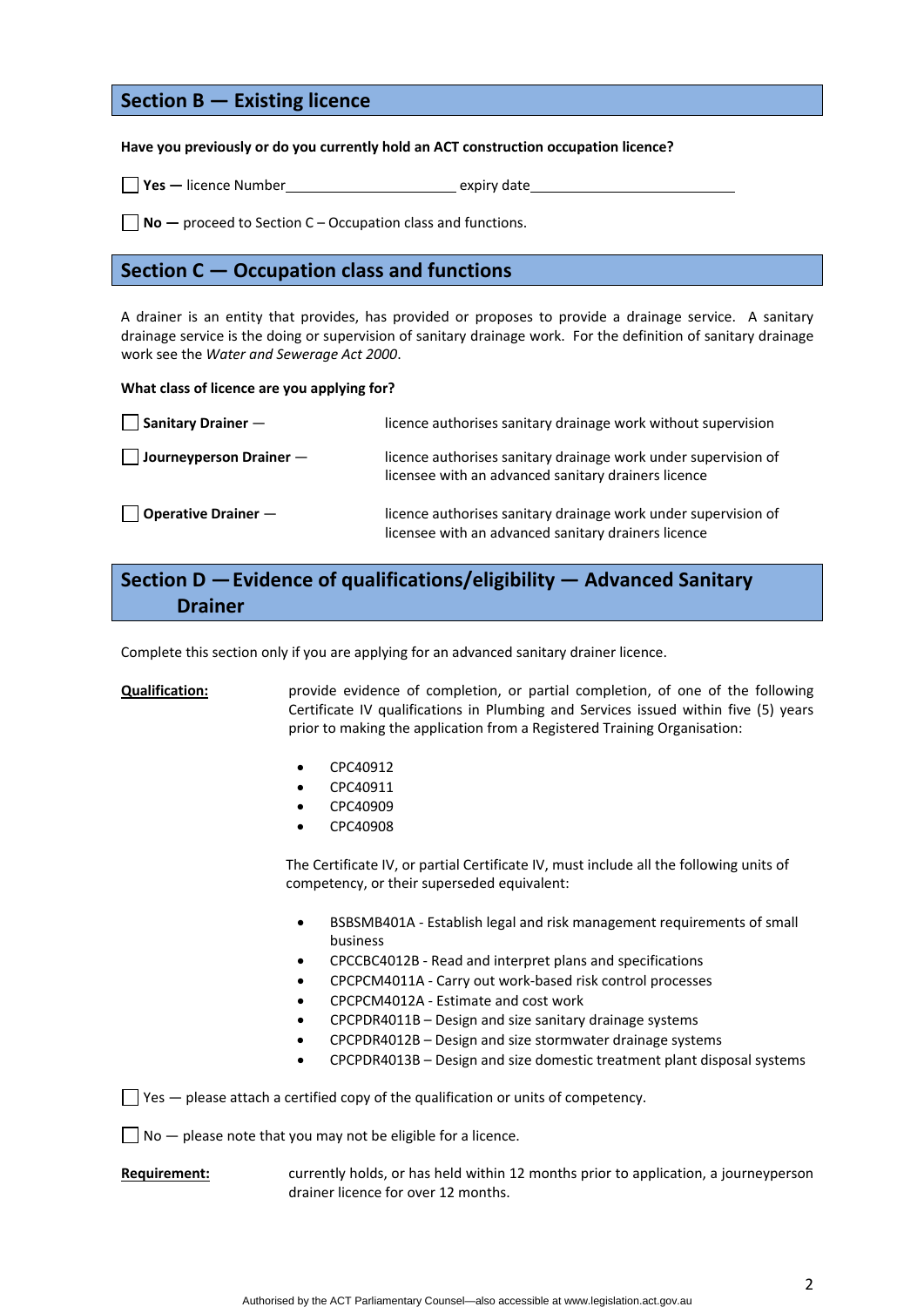**Experience:** 12 months full-time experience in draining while licensed as a journeyperson drainer under the supervision of a licensed advanced sanitary drainer.

 $\Box$  Yes  $-$  please provide details of the supervisor below and attach a copy of the reference from the licensed advanced sanitary drainer.

 $\Box$  No  $-$  please note that you may not be eligible for a licence.

Supervisor (licensee) name **business and the set of the set of the set of the set of the set of the set of the set of the set of the set of the set of the set of the set of the set of the set of the set of the set of the s** 

# **Section D — Evidence of qualifications/eligibility — Journeyperson Drainer**

Complete this section only if you are applying for a journeyperson drainer licence.

**Qualification:** provide evidence of completion of one of the following Certificate III qualifications in Plumbing issued within five (5) years prior to making the application from a Registered Training Organisation:

- CPC32408
- CPC32411
- CPC32412
- CPC32413

and the Drainage Stream was completed to attain this qualification.

 $\Box$  Yes  $-$  please attach a certified copy of the qualification including transcripts.

 $\Box$  No  $-$  please note that you may not be eligible for a licence.

# **Section D — Evidence of qualifications/eligibility — Operative Drainer**

Complete this section only if you are applying for an operative drainer licence.

**Qualification:** a Certificate II in Drainage issued within five (5) years prior to making the application from a Registered Training Organisation.

 $\Box$  Yes  $-$  please attach a certified copy of the qualification.

 $\Box$  No  $-$  please note that you may not be eligible for a licence.

## **Section E — Evidence of Financial Resources (not applicable to journeyperson)**

Evidence of financial resources is required to help demonstrate your ability to fulfil contractual obligations when providing construction services. Failure to provide information below may result in your licence being refused.

**1. Do you have access to financial resources adequate to complete works performed under the licence applied for?** 

 $\Box$  Yes – please skip the next question.



2. If 'No' to the above, do you wish to only operate as an employee under the licence applied for?

 $\Box$  Yes – I understand a condition may be imposed on the licence if issued.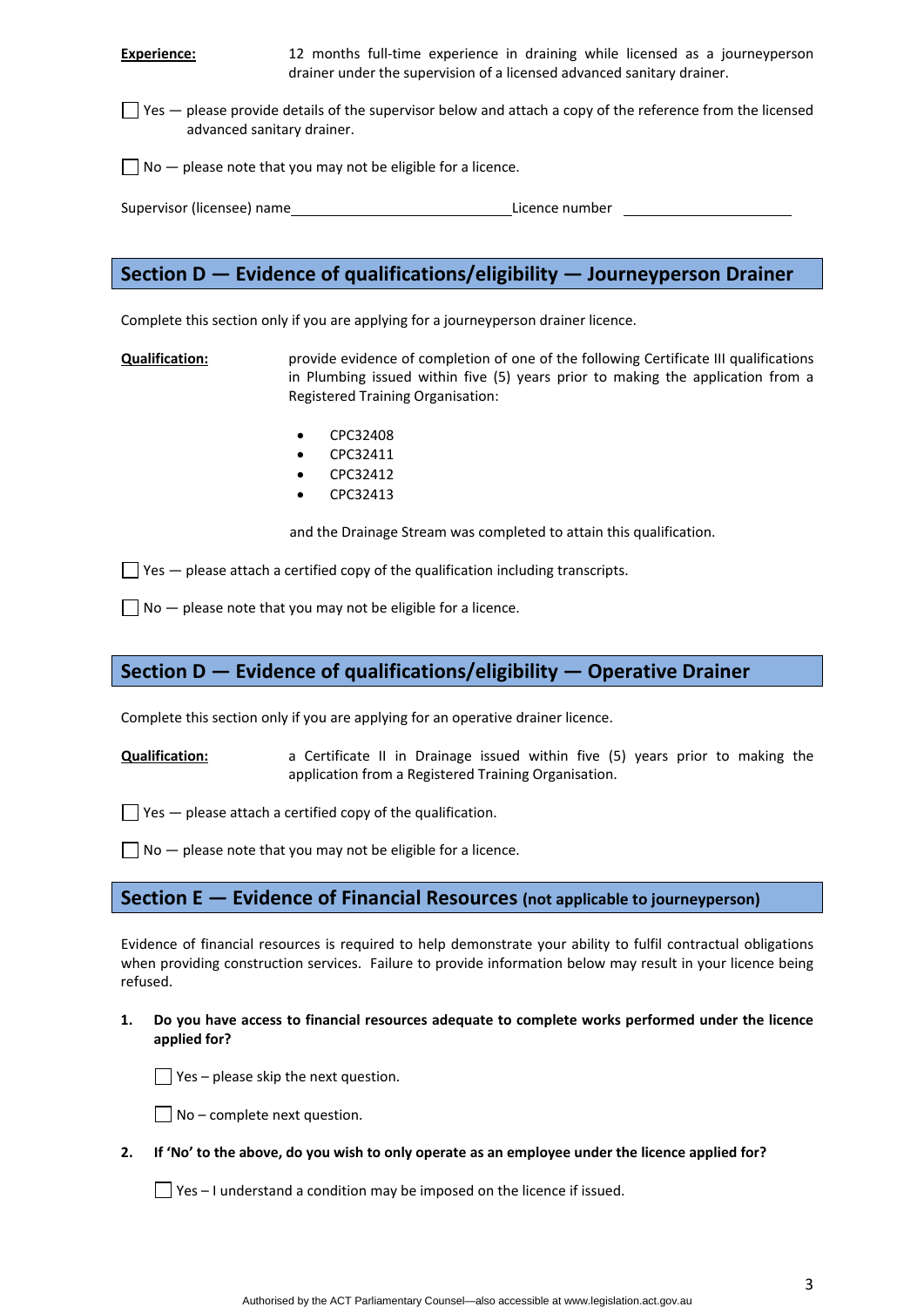| No — if you do not wish to have a licence restricted to employee only, then you must ensure you |  |
|-------------------------------------------------------------------------------------------------|--|
| have financial resources as requested above or you may be ineligible for a licence).            |  |

**3. Are you currently, or previously have been, deemed bankrupt or personally insolvent?** 

Yes – please attach details and official documentation of bankruptcy/insolvency.

 $\Box$  No.

4. I understand that it is a requirement under law that should my licence be issued, I must notify the **Construction Occupations Registrar should I become bankrupt or personally insolvent?** 

I have read and understand the above statement.

| 1. | Have you previously held a drainer licence elsewhere in Australia or overseas?                                                                                                                                                                                                                                                                               |  |
|----|--------------------------------------------------------------------------------------------------------------------------------------------------------------------------------------------------------------------------------------------------------------------------------------------------------------------------------------------------------------|--|
|    | Yes —provide details below of most recent licence/s (attach an additional page if required) $\Box$ No                                                                                                                                                                                                                                                        |  |
|    |                                                                                                                                                                                                                                                                                                                                                              |  |
| 2. | Is your licence as a drainer, in Australia or overseas, currently suspended or cancelled?                                                                                                                                                                                                                                                                    |  |
|    | Yes - you must attach details<br>No                                                                                                                                                                                                                                                                                                                          |  |
| з. | Have you previously had a drainer licence cancelled, refused or suspended in Australia or overseas?                                                                                                                                                                                                                                                          |  |
|    | Yes - you must provide comprehensive details in an attachment to this application<br>No                                                                                                                                                                                                                                                                      |  |
| 4. | I understand that I must notify the Construction Occupations Registrar if my drainer licence is<br>cancelled, refused or suspended in Australia or overseas.                                                                                                                                                                                                 |  |
|    | I have read and understand the above statement.                                                                                                                                                                                                                                                                                                              |  |
| 5. | Has your drainer licence ever been subject to conditions, undertakings, limitations or restrictions in<br><b>Australia or overseas?</b>                                                                                                                                                                                                                      |  |
|    | $\sqrt{2}$ Yes $-$ you must provide comprehensive details in an attachment to this application<br>No                                                                                                                                                                                                                                                         |  |
| 6. | Are you disqualified under the Construction Occupations (Licensing) Act 2004, or a corresponding prior<br>Act, from applying for licence, or being licensed, in a construction occupation?                                                                                                                                                                   |  |
|    | Yes - you must provide comprehensive details in an attachment to this application<br>No                                                                                                                                                                                                                                                                      |  |
| 7. | Have you ever been, or are you currently, the subject of complaints, occupational discipline, demerit<br>activity or rectification orders whilst licensed under the Construction Occupations (Licensing) Act<br>2004, a corresponding prior Act, or the law of another jurisdiction in Australia or overseas, where<br>those proceedings were not finalised? |  |
|    | Yes - you must provide comprehensive details in an attachment to this application<br>No                                                                                                                                                                                                                                                                      |  |
| ୪. | Have you been convicted or found guilty of a criminal offence* that involves fraud, dishonesty or<br>violence and is punishable by imprisonment of 1 year or more?                                                                                                                                                                                           |  |
|    | Yes - you must provide comprehensive details in an attachment to this application<br>No<br>and a recent criminal history check (issued in the last three months)<br>*Please note: Spent convictions under the Spent Convictions Act 2000 do not need to be included in this declaration                                                                      |  |
| 9. | I understand that it is a requirement under law that should my licence be issued I must notify the                                                                                                                                                                                                                                                           |  |

**Construction Occupations Registrar if I am convicted of such an offence in the future.**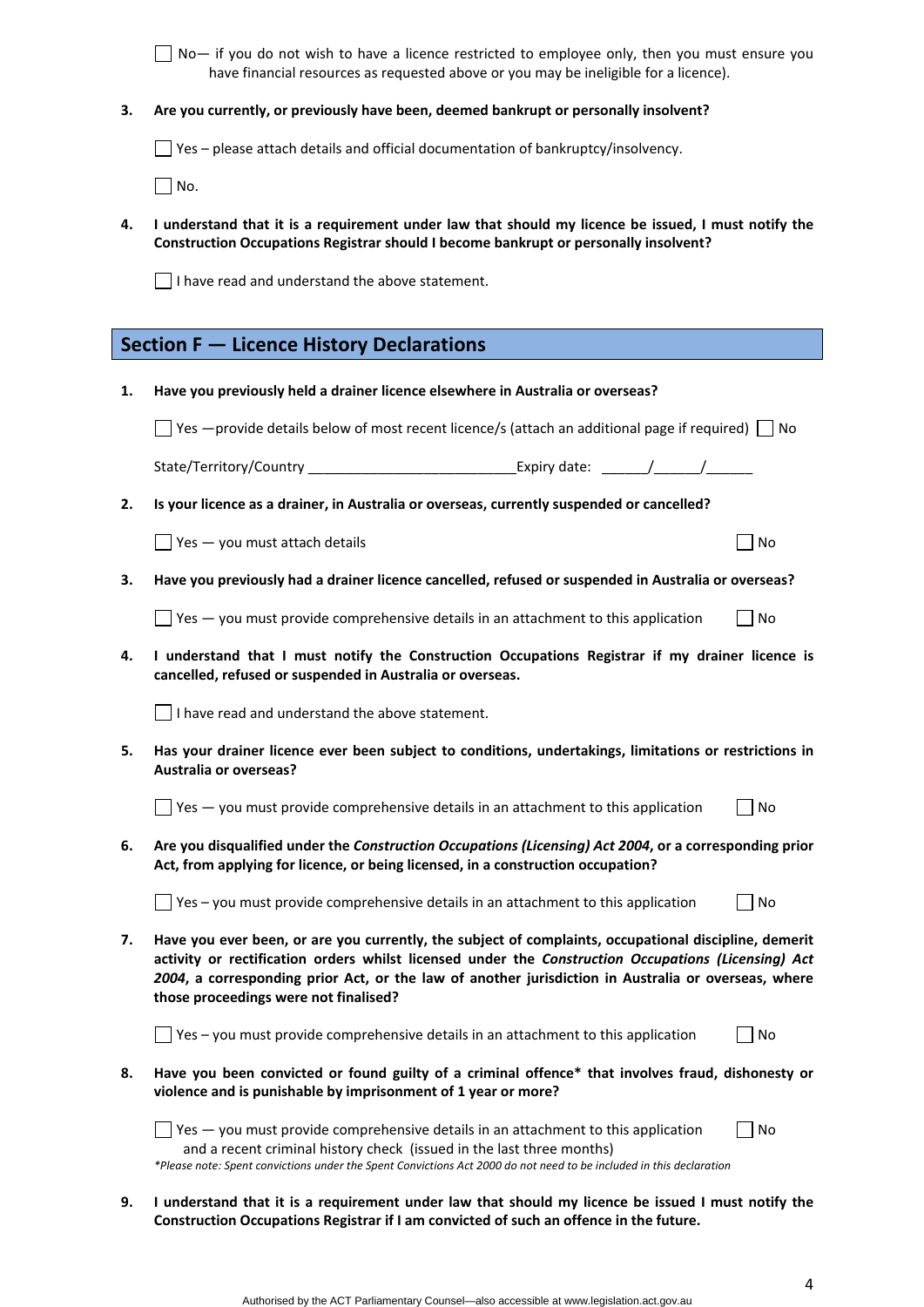|         | 10. I understand that it is a requirement under law that should my licence be issued I must not perform<br>any licensable drainage services that are outside the scope of what the licence authorises.                                                                                         |
|---------|------------------------------------------------------------------------------------------------------------------------------------------------------------------------------------------------------------------------------------------------------------------------------------------------|
|         | I have read and understand the above statement.                                                                                                                                                                                                                                                |
|         | 11. I understand that it is a requirement under law that should my licence be issued I must give evidence<br>to clients of the insurance I hold as a licensed individual in relation to any relevant licensable<br>construction service I intend to undertake prior to providing the services. |
|         | I have read and understand the above statement.                                                                                                                                                                                                                                                |
|         | 12. I understand that it is a requirement under law that should my licence be issued I must only advertise<br>licensable construction services with my full name (as it appears on the licence) and my individual<br>licence number.*                                                          |
|         | I have read and understand the above statement.                                                                                                                                                                                                                                                |
|         | *Please note: It is an offence to advertise licensable construction services as an individual without including the above.                                                                                                                                                                     |
|         | 13. I understand that it is a requirement under law that should I be granted a licence, all licensable<br>drainage services I may perform under my drainer licence must comply with all relevant legislation,<br>codes and standards.                                                          |
|         | I have read and understand the above statement.                                                                                                                                                                                                                                                |
| action. | Please note: Drainage work may be audited by the Construction Occupations Registrar in the ACT for compliance against the relevant<br>laws. Individual licence holders identified performing non-compliant services may be subject to occupational discipline or other licensing               |

# **Section G — Consent and Application Declaration**

 $\Box$  I have read and understand the above statement.

I,

\_\_\_\_\_\_\_\_\_\_\_\_\_\_\_\_\_\_\_\_\_\_\_\_\_\_\_\_\_\_\_\_\_\_\_\_\_\_\_\_\_\_\_\_\_\_\_\_\_\_\_\_\_\_\_\_\_\_\_\_\_\_\_\_\_\_\_\_\_\_\_\_\_\_\_\_\_\_\_\_\_\_\_\_\_\_\_\_, *Insert name, address and occupation of person making the declaration*

make the following declaration**:**

#### **1. I declare:**

a) that I make this application to the Construction Occupations Registrar for a construction occupations licence and that all statements, and the documents/information provided in support of the application, are accurate, true and correct.

#### **2. I authorise and consent:**

- a) to the Construction Occupations Registrar and the Environment and Planning Directorate (EPD) to make enquiries of, and exchange information with, the relevant regulatory authorities of any Australian State or Territory, or other country, regarding my construction occupation licence and practice as an electrician or otherwise regarding matters relevant to this application.
- b) to receive information from the Construction Occupations Registrar relevant to my construction occupation licence or the construction industry electronically.

### **3. I acknowledge:**

- a) that the Construction Occupations Registrar and EPD may validate documents provided in support of this application or wish to confirm my identity.
- b) that failure to complete all relevant sections of this application and enclose all supporting documentation may result in this application not being accepted or additional fees being applied as per the statutory instrument authorising fees to be taken under the *Construction Occupations (Licensing) Act 2004.*